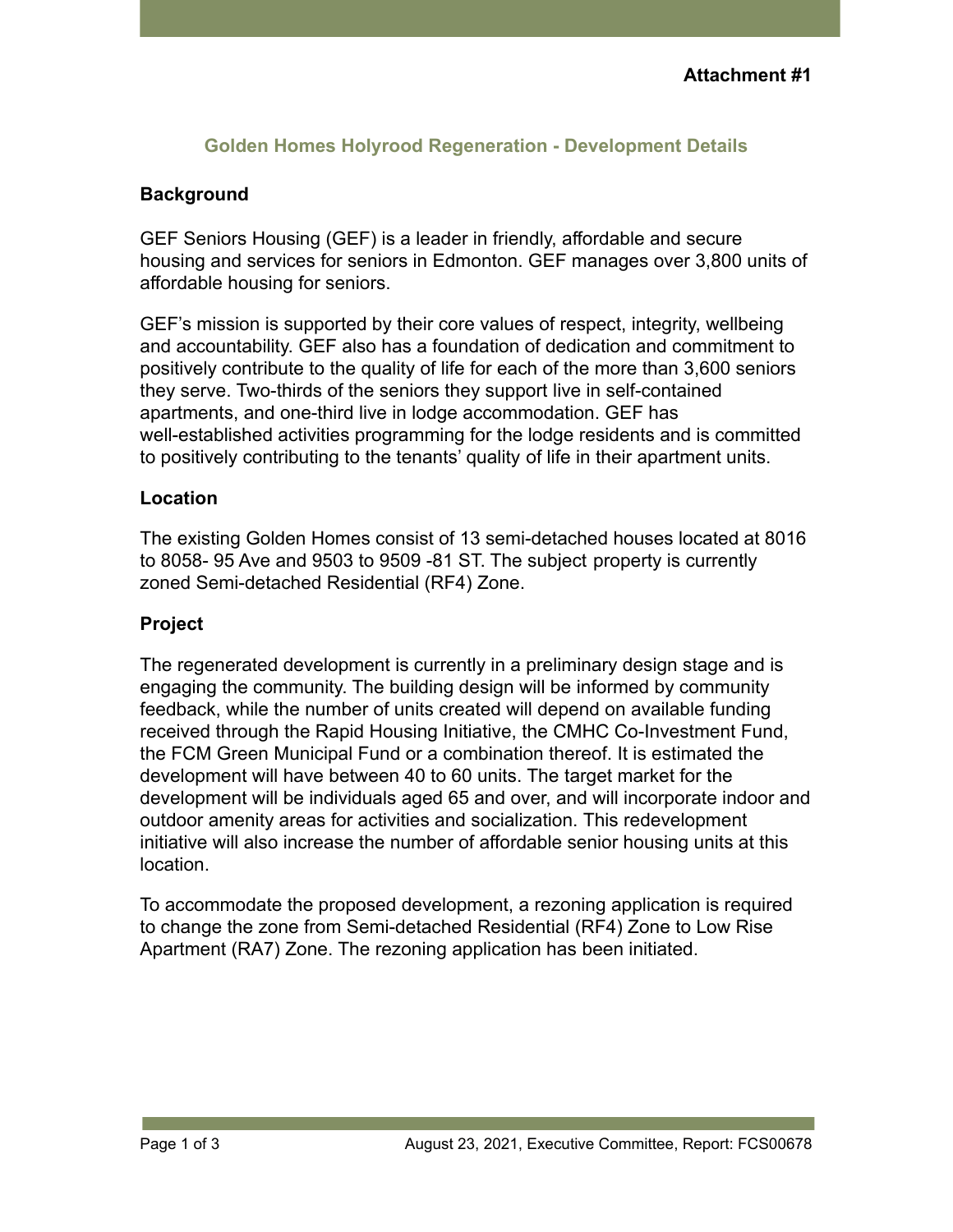

# **Relocation Plan**

GEF will provide all existing Golden Homes residents with one year's notice and relocate residents to another GEF community for the build duration. These